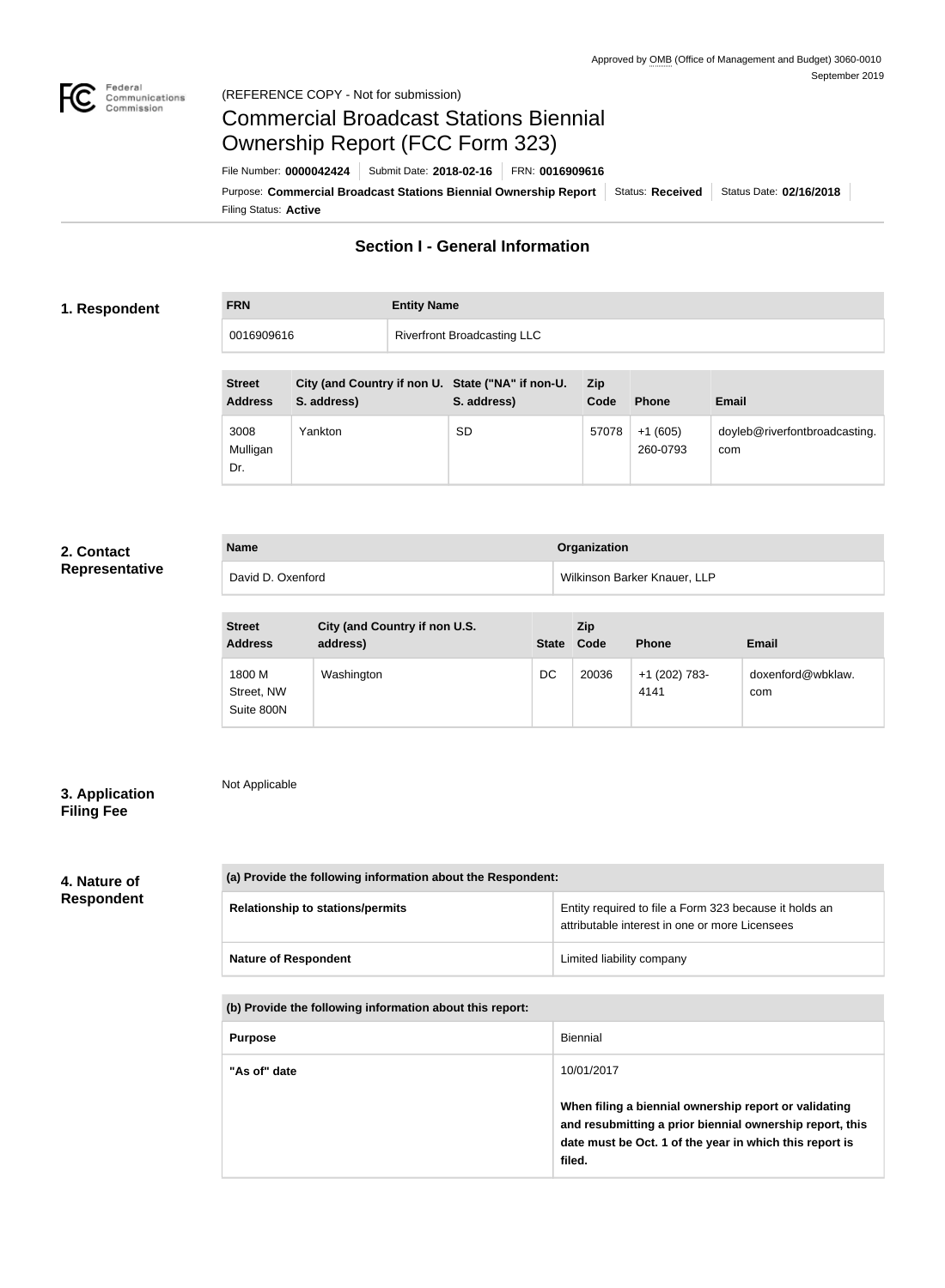**5. Licensee(s) and Station(s)**

**Respondent is filing this report to cover the following Licensee(s) and station(s):**

| Licensee/Permittee Name            | <b>FRN</b> |
|------------------------------------|------------|
| <b>Riverfront Broadcasting LLC</b> | 0016909616 |

| Fac. ID No. | <b>Call Sign</b> | <b>City</b>       | <b>State</b> | <b>Service</b> |
|-------------|------------------|-------------------|--------------|----------------|
| 15267       | <b>KORN-FM</b>   | <b>PARKSTON</b>   | <b>SD</b>    | <b>FM</b>      |
| 35420       | <b>KORN</b>      | <b>MITCHELL</b>   | SD           | AM             |
| 35503       | <b>KQRN</b>      | <b>MITCHELL</b>   | <b>SD</b>    | <b>FM</b>      |
| 60857       | <b>KYNT</b>      | <b>YANKTON</b>    | <b>SD</b>    | AM             |
| 60858       | <b>KCCR</b>      | <b>PIERRE</b>     | <b>SD</b>    | AM             |
| 60860       | <b>KLXS-FM</b>   | <b>PIERRE</b>     | <b>SD</b>    | <b>FM</b>      |
| 60863       | <b>KKYA</b>      | <b>YANKTON</b>    | <b>SD</b>    | <b>FM</b>      |
| 183348      | <b>KDAM</b>      | <b>HARTINGTON</b> | <b>NE</b>    | <b>FM</b>      |
| 190370      | <b>KCCR-FM</b>   | <b>BLUNT</b>      | SD           | <b>FM</b>      |

**Licensee/Permittee Name FRN**

Riverfront Broadcasting of Iowa LLC **CONSERVIATION** 0023996549

| Fac. ID No. | <b>Call Sign</b> | <b>City</b>         | <b>State</b> | <b>Service</b> |
|-------------|------------------|---------------------|--------------|----------------|
| 10902       | <b>KHBT</b>      | <b>HUMBOLDT</b>     | IA           | FM             |
| 22978       | <b>KWBG</b>      | <b>BOONE</b>        | IA           | AM             |
| 24660       | <b>KZWC</b>      | <b>WEBSTER CITY</b> | IA           | AM             |
| 24661       | <b>KQWC-FM</b>   | <b>WEBSTER CITY</b> | IA           | <b>FM</b>      |
| 35428       | <b>KLGA-FM</b>   | <b>ALGONA</b>       | IA           | <b>FM</b>      |
| 35429       | <b>KLGZ</b>      | <b>ALGONA</b>       | IA           | AM             |

#### **Section II – Biennial Ownership Information**

**1. 47 C.F.R. Section 73.3613 and Other Documents**

Licensee Respondents that hold authorizations for one or more full power television, AM, and/or FM stations should list all contracts and other instruments set forth in 47 C.F.R. Section 73.3613(a) through (c) for the facility or facilities listed on this report. In addition, attributable Local Marketing Agreements (LMAs) and attributable Joint Sales Agreements (JSAs) must be disclosed by the licensee of the brokering station on its ownership report. If the agreement is an attributable LMA, an attributable JSA, or a network affiliation agreement, check the appropriate box. Otherwise, select "Other." Non-Licensee Respondents, as well as Licensee Respondents that only hold authorizations for Class A television and/or low power television stations, should select "Not Applicable" in response to this question.

Not Applicable.

#### **2. Ownership Interests**

**(a)** Ownership Interests. This Question requires Respondents to enter detailed information about ownership interests by generating a series of subforms. Answer each question on each subform. The first subform listing should be for the Respondent itself. If the Respondent is not a natural person, also list each of the officers, directors, stockholders, non-insulated partners, non-insulated members, and any other persons or entities with a direct attributable interest in the Respondent pursuant to the standards set forth in 47 C.F.R. Section 73.3555. (A "direct" interest is one that is not held through any intervening companies or entities.) List each interest holder with a direct attributable interest in the Respondent separately.

Leave the percentage of total assets (Equity Debt Plus) field blank for an interest holder unless that interest holder has an attributable interest in the Respondent solely on the basis of the Commission's Equity Debt Plus attribution standard, 47 C.F.R. Section 73.3555, Note 2(i).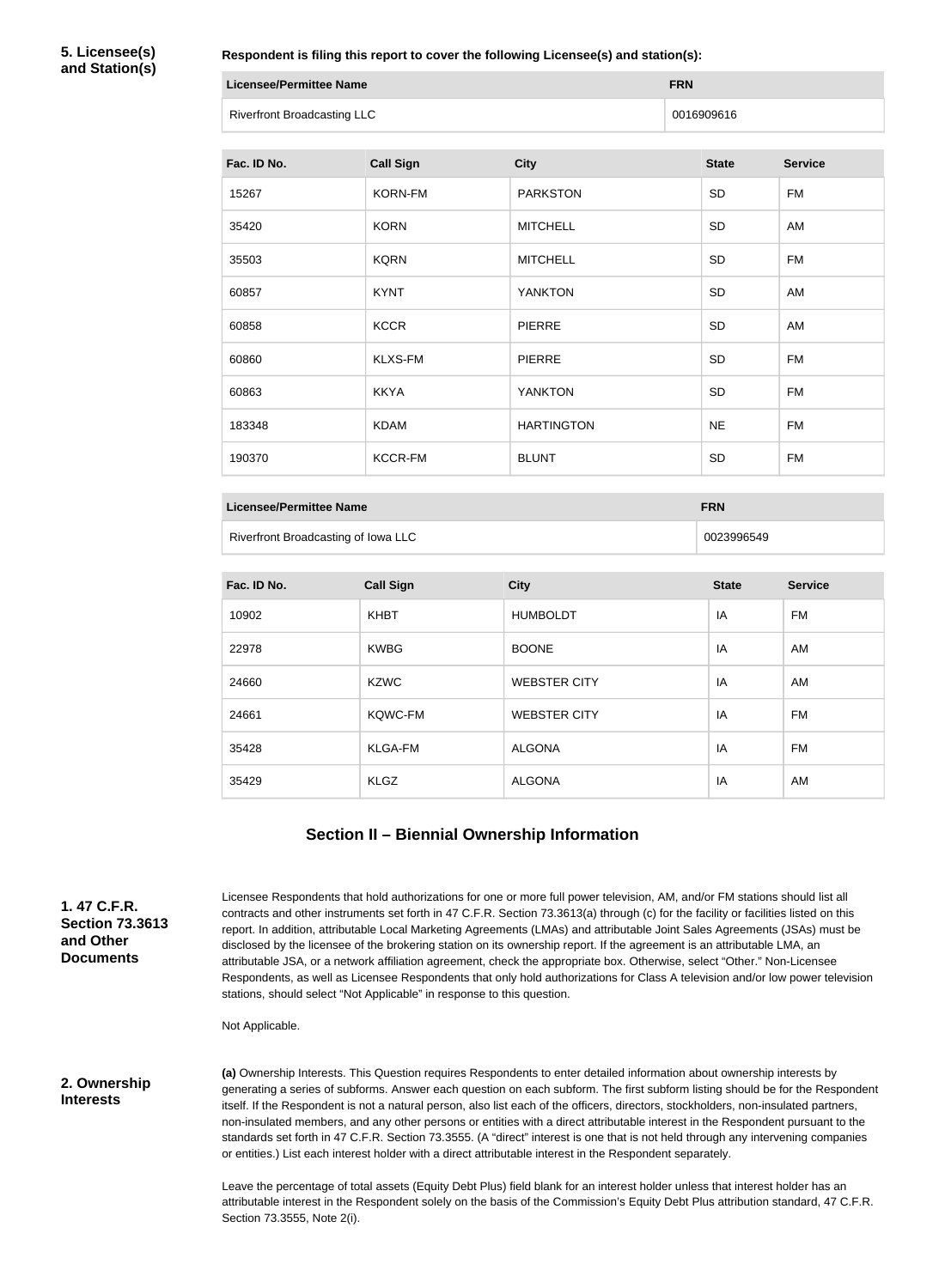In the case of vertical or indirect ownership structures, list only those interests in the Respondent that also represent an attributable interest in the Licensee(s) for which the report is being submitted.

Entities that are part of an organizational structure that includes holding companies or other forms of indirect ownership must file separate ownership reports. In such a structure do not report, or file a separate report for, any interest holder that does not have an attributable interest in the Licensee(s) for which the report is being submitted.

Please see the Instructions for further detail concerning interests that must be reported in response to this question.

The Respondent must provide an FCC Registration Number for each interest holder reported in response to this question. Please see the Instructions for detailed information and guidance concerning this requirement.

| <b>Ownership Information</b>                                                                                                     |                                                         |                      |                            |  |
|----------------------------------------------------------------------------------------------------------------------------------|---------------------------------------------------------|----------------------|----------------------------|--|
| <b>FRN</b>                                                                                                                       | 0016909616                                              |                      |                            |  |
| <b>Entity Name</b>                                                                                                               | <b>Riverfront Broadcasting LLC</b>                      |                      |                            |  |
| <b>Address</b>                                                                                                                   | PO Box                                                  |                      |                            |  |
|                                                                                                                                  | <b>Street 1</b>                                         | 3008 Mulligan Dr.    |                            |  |
|                                                                                                                                  | <b>Street 2</b>                                         |                      |                            |  |
|                                                                                                                                  | <b>City</b>                                             | Yankton              |                            |  |
|                                                                                                                                  | State ("NA" if non-U.S.<br>address)                     | <b>SD</b>            |                            |  |
|                                                                                                                                  | <b>Zip/Postal Code</b>                                  | 57078                |                            |  |
|                                                                                                                                  | Country (if non-U.S.<br>address)                        | <b>United States</b> |                            |  |
| <b>Listing Type</b>                                                                                                              | Respondent                                              |                      |                            |  |
| <b>Positional Interests</b><br>(check all that apply)                                                                            | Respondent                                              |                      |                            |  |
| <b>Tribal Nation or Tribal</b><br><b>Entity</b>                                                                                  | Interest holder is not a Tribal nation or Tribal entity |                      |                            |  |
| <b>Interest Percentages</b><br>(enter percentage values                                                                          | Voting                                                  | 0.0%                 | <b>Jointly Held?</b><br>No |  |
| from 0.0 to 100.0)                                                                                                               | <b>Equity</b>                                           | 0.0%                 |                            |  |
|                                                                                                                                  | <b>Total assets (Equity Debt</b><br>Plus)               | 0.0%                 |                            |  |
| Does interest holder have an attributable interest in one or more broadcast stations<br>No<br>that do not appear on this report? |                                                         |                      |                            |  |

| <b>Ownership Information</b> |                                     |                  |  |  |
|------------------------------|-------------------------------------|------------------|--|--|
| <b>FRN</b>                   | 0019524412                          |                  |  |  |
| <b>Name</b>                  | Carolyn Becker                      |                  |  |  |
| <b>Address</b>               | PO Box                              |                  |  |  |
|                              | <b>Street 1</b>                     | 3008 Mulligan Dr |  |  |
|                              | <b>Street 2</b>                     |                  |  |  |
|                              | <b>City</b>                         | Yankton          |  |  |
|                              | State ("NA" if non-U.S.<br>address) | <b>SD</b>        |  |  |
|                              |                                     |                  |  |  |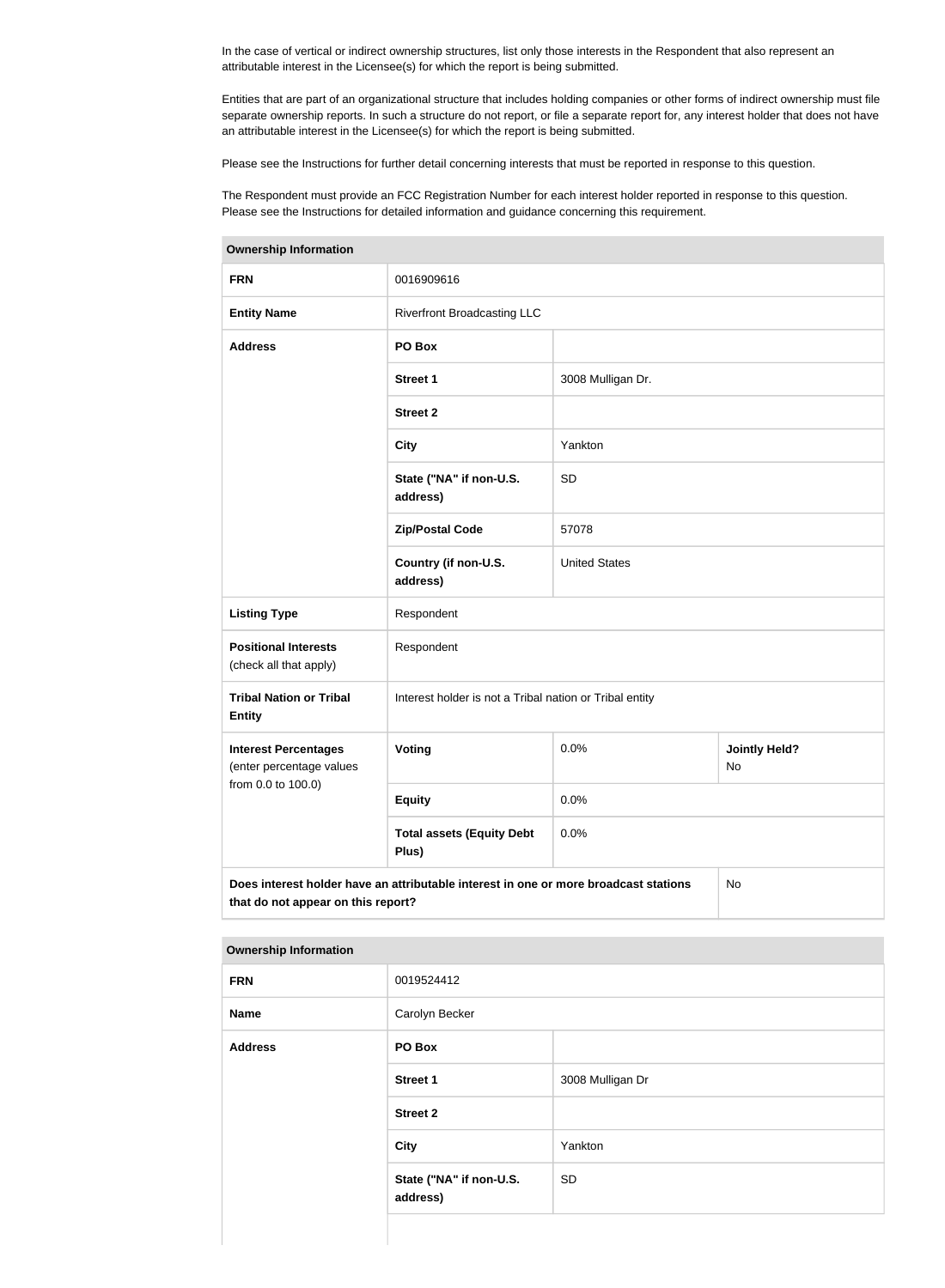|                                                                                      | <b>Zip/Postal Code</b>                    | 57078                  |                            |  |
|--------------------------------------------------------------------------------------|-------------------------------------------|------------------------|----------------------------|--|
|                                                                                      | Country (if non-U.S.<br>address)          | <b>United States</b>   |                            |  |
| <b>Listing Type</b>                                                                  | <b>Other Interest Holder</b>              |                        |                            |  |
| <b>Positional Interests</b><br>(check all that apply)                                | Officer, LC/LLC/PLLC Member               |                        |                            |  |
| Citizenship, Gender,                                                                 | <b>Citizenship</b>                        | <b>US</b>              |                            |  |
| <b>Ethnicity, and Race</b><br><b>Information (Natural</b>                            | Gender                                    | Female                 |                            |  |
| <b>Persons Only)</b>                                                                 | <b>Ethnicity</b>                          | Not Hispanic or Latino |                            |  |
|                                                                                      | Race                                      | White                  |                            |  |
| <b>Interest Percentages</b><br>(enter percentage values                              | Voting                                    | 51.0%                  | <b>Jointly Held?</b><br>No |  |
| from 0.0 to 100.0)                                                                   | <b>Equity</b>                             | 51.0%                  |                            |  |
|                                                                                      | <b>Total assets (Equity Debt</b><br>Plus) |                        |                            |  |
| Does interest holder have an attributable interest in one or more broadcast stations |                                           |                        | Yes                        |  |

**that do not appear on this report?**

| <b>Ownership Information</b>                              |                                     |                        |                            |  |
|-----------------------------------------------------------|-------------------------------------|------------------------|----------------------------|--|
| <b>FRN</b>                                                | 0019524453                          |                        |                            |  |
| <b>Name</b>                                               | Doyle Becker                        |                        |                            |  |
| <b>Address</b>                                            | PO Box                              |                        |                            |  |
|                                                           | <b>Street 1</b>                     | 3008 Mulligan Dr       |                            |  |
|                                                           | <b>Street 2</b>                     |                        |                            |  |
|                                                           | <b>City</b>                         | Yankton                |                            |  |
|                                                           | State ("NA" if non-U.S.<br>address) | SD                     |                            |  |
|                                                           | <b>Zip/Postal Code</b>              | 57078                  |                            |  |
|                                                           | Country (if non-U.S.<br>address)    | <b>United States</b>   |                            |  |
| <b>Listing Type</b>                                       | Other Interest Holder               |                        |                            |  |
| <b>Positional Interests</b><br>(check all that apply)     | Officer, LC/LLC/PLLC Member         |                        |                            |  |
| Citizenship, Gender,                                      | <b>Citizenship</b>                  | <b>US</b>              |                            |  |
| <b>Ethnicity, and Race</b><br><b>Information (Natural</b> | Gender                              | Male                   |                            |  |
| Persons Only)                                             | <b>Ethnicity</b>                    | Not Hispanic or Latino |                            |  |
|                                                           | Race                                | White                  |                            |  |
| <b>Interest Percentages</b><br>(enter percentage values   | <b>Voting</b>                       | 49.0%                  | <b>Jointly Held?</b><br>No |  |
| from 0.0 to 100.0)                                        | <b>Equity</b>                       | 49.0%                  |                            |  |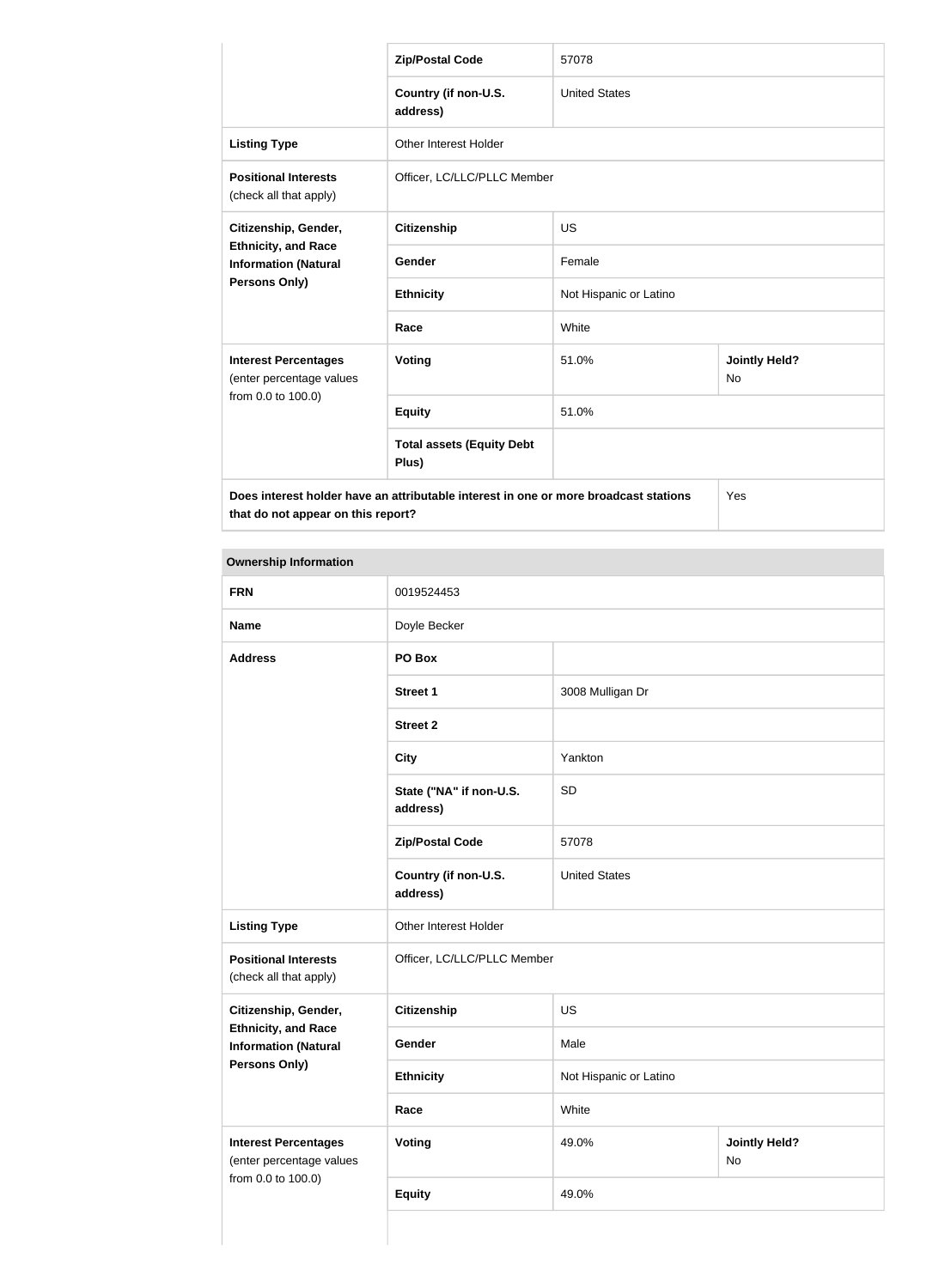|                                                                                                                            | <b>Total assets (Equity Debt</b><br>Plus) |  |     |  |  |
|----------------------------------------------------------------------------------------------------------------------------|-------------------------------------------|--|-----|--|--|
| Does interest holder have an attributable interest in one or more broadcast stations<br>that do not appear on this report? |                                           |  | Yes |  |  |
| Yes<br>(b) Respondent certifies that any interests, including equity, financial, or voting                                 |                                           |  |     |  |  |

| in the spondent certified that any interests, including equity, infancial, or voting | ט ו |
|--------------------------------------------------------------------------------------|-----|
| interests, not reported in this filing are non-attributable.                         |     |
| If "No," submit as an exhibit an explanation.                                        |     |
|                                                                                      |     |

| (c) Does the Respondent or any reported interest holder         | No. |
|-----------------------------------------------------------------|-----|
| hold an attributable interest in any newspaper entities in      |     |
| the same market as any station for which this report is         |     |
| filed, as defined in 47 C.F.R. Section 73.3555?                 |     |
| If "Yes," provide information describing the interest(s), using |     |
| EITHER the subform OR the spreadsheet option below.             |     |
| Respondents with a large number (50 or more) of entries to      |     |
| submit should use the spreadsheet option.                       |     |
| NOTE: Spreadsheets must be submitted in a special XML           |     |
| Spreadsheet format with the appropriate structure that is       |     |
| specified in the documentation. For instructions on how to      |     |
| use the spreadsheet option to complete this question            |     |
| (including templates to start with), please Click Here.         |     |
| If using the subform, leave the percentage of total assets      |     |
| (Equity Debt Plus) field blank for an interest holder unless    |     |
| that interest holder has an attributable interest in the        |     |
| newspaper entity solely on the basis of the Commission's        |     |
| Equity Debt Plus attribution standard, 47 C.F.R. Section        |     |
| 73.3555, Note 2(i). If using an XML Spreadsheet, enter "NA"     |     |
| into the percentage of total assets (Equity Debt Plus) field    |     |
| for an interest holder unless that interest holder has an       |     |
| attributable interest in the newspaper entity solely on the     |     |
| basis of the Commission's Equity Debt Plus attribution          |     |
| standard.                                                       |     |
| The Respondent must provide an FCC Registration Number          |     |
| for each interest holder reported in response to this           |     |
| question. Please see the Instructions for detailed information  |     |
| and guidance concerning this requirement.                       |     |

**(d) Are any of the individuals listed as an attributable interest holder in the Respondent married to each other or related to each other as parentchild or as siblings?** Yes

If "Yes," provide the following information for each such the relationship.

| <b>Family Relationships</b> |            |             |                |  |  |
|-----------------------------|------------|-------------|----------------|--|--|
| <b>FRN</b>                  | 0019524412 | <b>Name</b> | Carolyn Becker |  |  |
| <b>FRN</b>                  | 0019524453 | <b>Name</b> | Doyle Becker   |  |  |
| Relationship                | Spouses    |             |                |  |  |